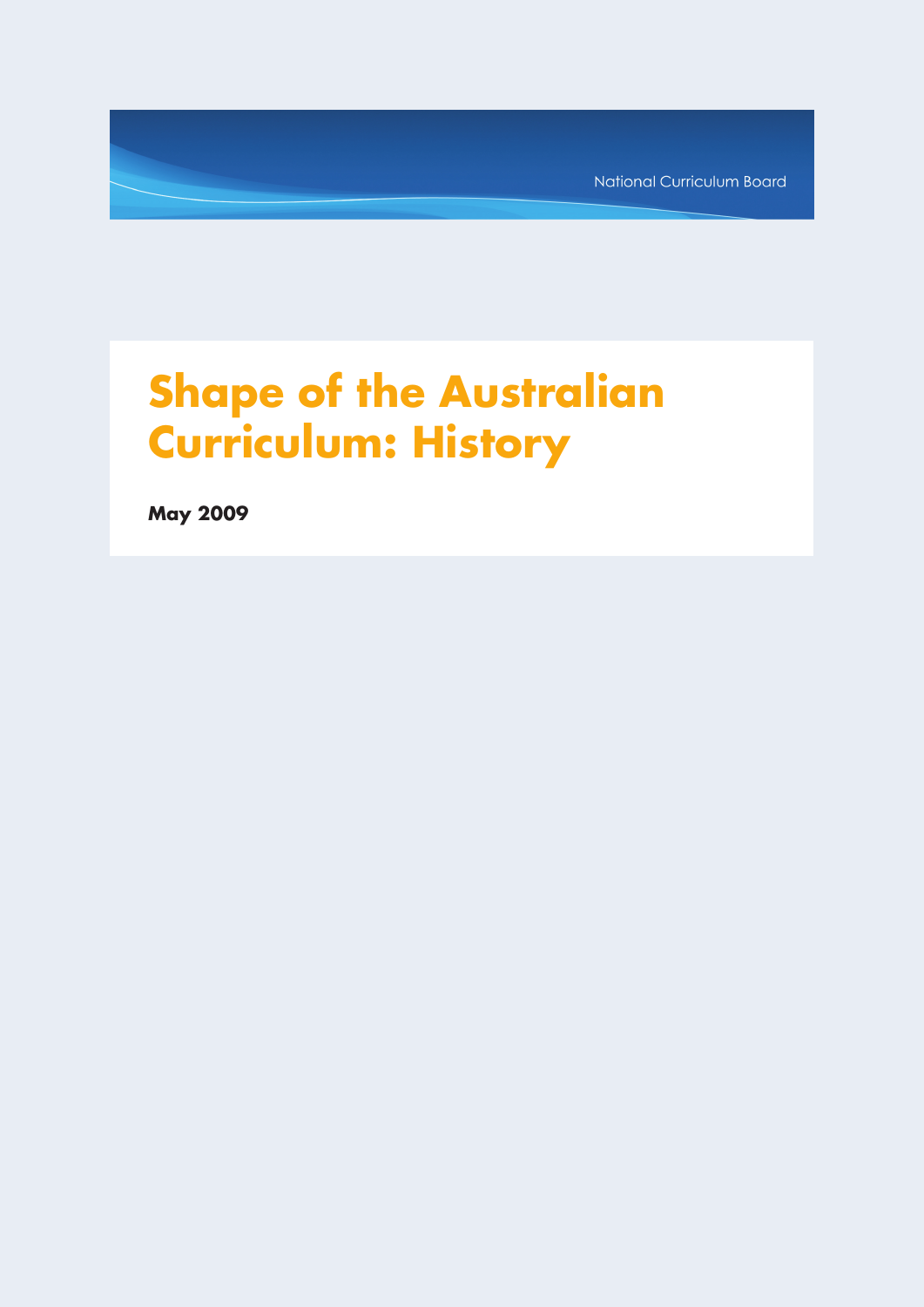# **COPYRIGHT**

© Commonwealth of Australia 2009

This work is copyright. You may download, display, print and reproduce this material in unaltered form only (retaining this notice) for your personal, non-commercial use or use within your organisation. All other rights are reserved. Requests and inquiries concerning reproduction and rights should be addressed to:

Commonwealth Copyright Administration Copyright Law Branch Attorney-General's Department Robert Garran Offices National Circuit Barton ACT 2600 Fax: 02 6250 5989

or submitted via the copyright request form on the website http://www.ag.gov.au/cca.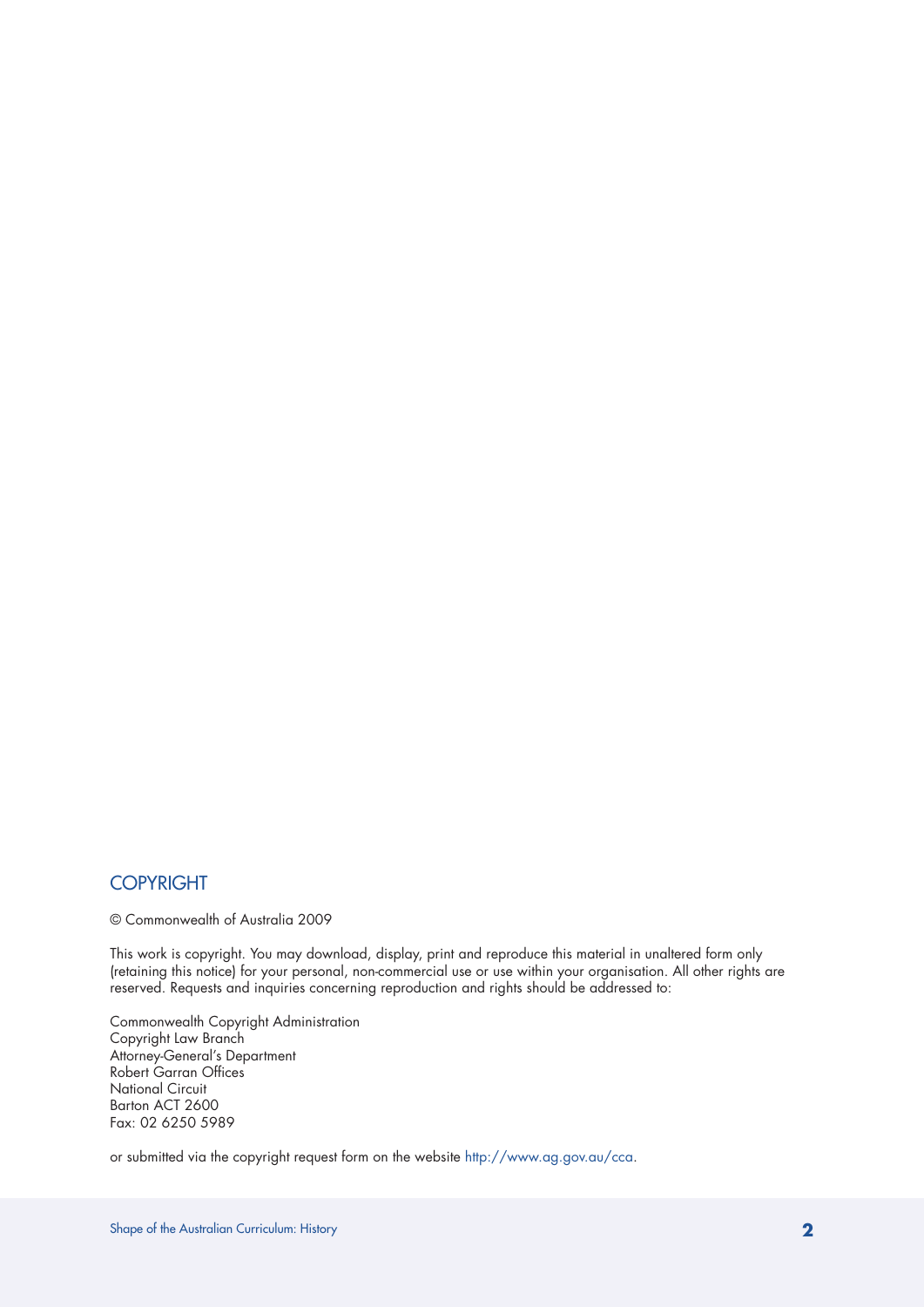# **CONTENTS**

| 1.                                                                | <b>PURPOSE</b>                                                                                                                                                                                                                                                                                                          | 4                                                                     |
|-------------------------------------------------------------------|-------------------------------------------------------------------------------------------------------------------------------------------------------------------------------------------------------------------------------------------------------------------------------------------------------------------------|-----------------------------------------------------------------------|
| 2.                                                                | <b>INTRODUCTION</b>                                                                                                                                                                                                                                                                                                     | 4                                                                     |
| 3.                                                                | <b>AIMS OF THE HISTORY CURRICULUM</b>                                                                                                                                                                                                                                                                                   | 5                                                                     |
| 4.<br>4.1<br>4.2<br>4.3<br>4.4                                    | <b>KEY TERMS</b><br>Historical understanding<br>Historical inquiry<br>Overview<br>Depth study                                                                                                                                                                                                                           | 5<br>$\frac{5}{5}$<br>5                                               |
| 5.<br>5.2<br>5.3<br>5.4                                           | <b>STRUCTURE OF THE HISTORY CURRICULUM</b><br>Historical knowledge and understanding<br><b>Historical skills</b><br>History across K-12                                                                                                                                                                                 | 6<br>6<br>$\overline{7}$<br>7                                         |
| 6.<br>6.1<br>6.2<br>6.3<br>6.4<br>6.5<br>6.6<br>6.7<br>6.8<br>6.9 | <b>CONSIDERATIONS</b><br>Incorporating a futures orientation<br>Equity and opportunity<br>Connections to other learning areas<br>Role of digital technologies<br>Clarity of the curriculum<br>Breadth and depth of study<br>The nature of the learner $(K-12)$<br>General capabilities<br>Cross curriculum perspectives | 12<br>12<br>12 <sup>°</sup><br>13<br>14<br>15<br>15<br>15<br>15<br>16 |
| 7.                                                                | <b>PEDAGOGY AND ASSESSMENT: SOME BROAD ASSUMPTIONS</b>                                                                                                                                                                                                                                                                  | 16                                                                    |
| 8.                                                                | <b>CONCLUSION</b>                                                                                                                                                                                                                                                                                                       | 16                                                                    |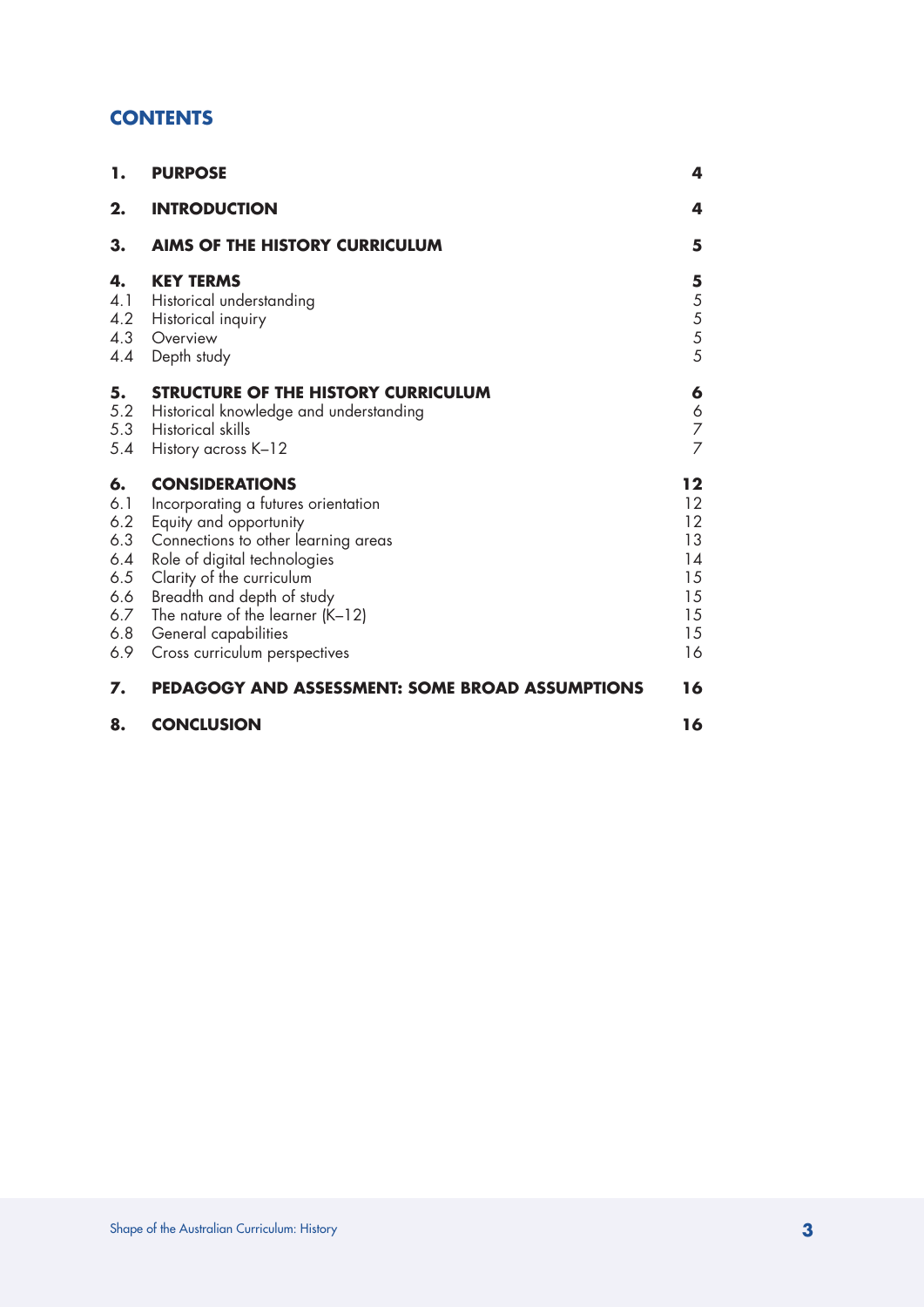# **1. PURPOSE**

- **1.1** The *Shape of the Australian Curriculum: History* will guide the writing of the history curriculum K–12.
- **1.2** This paper has been prepared following analysis of extensive consultation feedback to the National History Curriculum Framing Paper and decisions taken by the National Curriculum Board.
- **1.3** The paper should be read in conjunction with *The Shape of the Australian Curriculum*.

# **2. INTRODUCTION**

- **2.1** The national history curriculum will be the basis of planning, teaching and assessment of history in schools. It will be useful for and useable by experienced and less experienced teachers of history from K–12.
- **2.2** The development of a national history curriculum provides an invaluable opportunity to ensure that all Australian students learn history. Awareness of history is an essential characteristic of any society; historical knowledge is fundamental to understanding ourselves and others, and historical understanding is as foundational and challenging as other disciplines.
- 2.3 History is the study of the past. It provides knowledge, understanding and appreciation of previous events, people, practices and ideas. It orders them, renders them intelligible and discerns patterns of continuity and change. It provides the means whereby individual and collective identities are formed and sustained. It enriches the present and illuminates the future.
- **2.4** History is a distinctive and indispensable form of understanding practised across many generations. Human civilisation is marked by a preservation of the past in oral memory, documents, artefacts, monuments and traditions.
- 2.5 History is a discipline with its own methods and procedures. It deepens our understanding of humanity, creativity, purposes and values. History draws on and contributes to other bodies of knowledge.
- **2.6** Historical inquiry involves the retrieval, comprehension and interpretation of sources, and judgment, guided by principles that are intrinsic to the discipline. It yields knowledge that is based on the available evidence, but remains open to further debate and future reinterpretation. It develops in students the ability to recognise varying interpretations of history and to determine the difference between fact, opinion and bias.
- 2.7 History stretches from the distant past to the present, and provides a deeper understanding of present-day events as well as the enduring significance of earlier ones. It introduces us to a variety of human experience, enables us to see the world through the eyes of others, and enriches our appreciation of the nature of change.
- **2.8** Young Australians come to school from different backgrounds that are shaped by different family and community narratives. These influences continue to operate as they progress through school and, subsequently, they will be exposed to other forms of collective memory. The school is thus but one agency that shapes historical consciousness.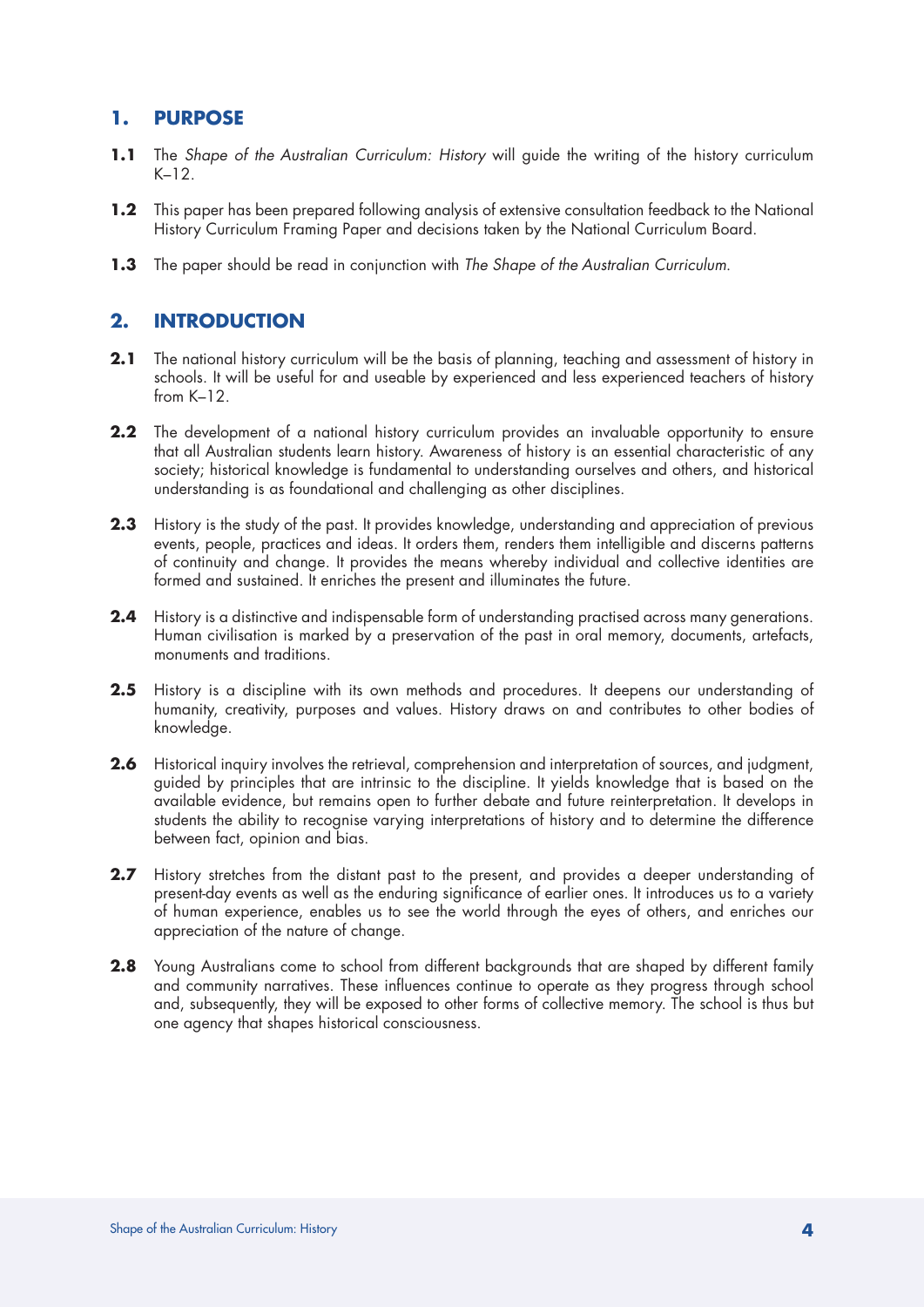# **3. AIMS OF THE HISTORY CURRICULUM**

- **3.1** Through school history students develop knowledge and understanding of the past in order to appreciate themselves and others, to understand the present and to contribute to debate about planning for the future.
- **3.2** Students develop a critical perspective on received versions of the past, and learn how to compare different accounts so that the conflicts and ambiguities are appreciated. Through comparative historical analysis and critical appraisal of evidence, history contributes to an active and informed democratic citizenship.
- **3.3** Introducing students to historical understanding involves teaching methods of historical inquiry. Students need to learn about history and practise it. Factual knowledge is essential to historical understanding. Without knowledge of chronology, geography, institutional arrangements, material circumstances and belief systems, no student inquiry on a past period — however well intended will lead to understanding.
- **3.4** While this knowledge will necessarily be broad, students should have the skills to extend it: if they are not familiar with a specific historical reference, they should be able to locate it in place and time, know how to find sources of information about it and to evaluate them, familiarise themselves with context and grasp the significance of the reference.

# **4. KEY TERMS**

## **4.1 Historical understanding**

Historical understanding denotes the concepts that together define the nature of history as a discipline. These include, for example, evidence, continuity and change and contestability. Historical understanding differs from intuitive, memory-based understanding of the past because it requires negotiating between the familiar and unfamiliar, and involves investigation, debate and reasoning about the past.

## **4.2 Historical inquiry**

Historical inquiry is the process of developing knowledge and understanding in history by asking questions about the past, and applying skills associated with analysing, interpreting and evaluating sources of evidence to develop informed and defensible answers.

## **4.3 Overview**

An overview provides a summary of a period or topic that shows how events are connected in time, in character and by causal relationships. It provides an opportunity to introduce key historical concepts. It involves teaching of an expansive chronology and helps students understand broad patterns of historical change. An overview can occur at the beginning of a unit (providing students with the historical context for a study), at the end (to consolidate understanding), or within a unit (to ensure coherence and direction). An overview is usually relatively brief, occupying just a few lessons.

## **4.4 Depth study**

A depth study is a closer investigation of a particular topic – for example the study of an ancient civilisation – which allows time for more detailed discussion. It provides students with the opportunity to develop and apply the concepts and skills of historical understanding to events, periods, people and societies of particular significance. Depth studies commonly employ close reading of historical texts, investigation of primary sources, activities (such as site and museum visits), teacher exposition and student inquiries. A depth study is a sustained, concentrated and resource-rich exercise.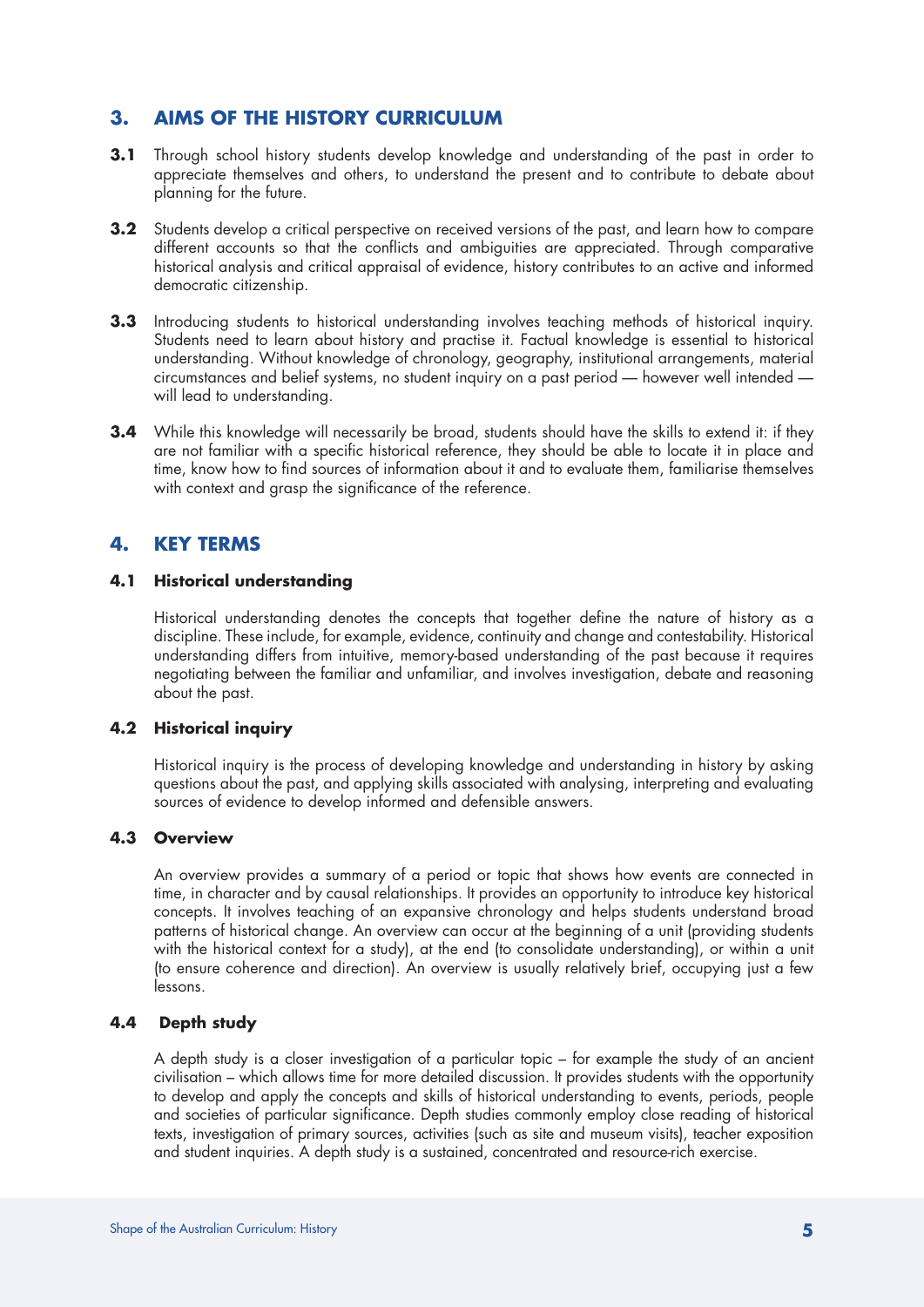# **5. STRUCTURE OF THE HISTORY CURRICULUM**

**5.1** The content of the national history curriculum will be based on the interrelationship between historical knowledge, understanding and skills.

## **5.2 Historical knowledge and understanding**

Historical knowledge and understanding requires mastery of the procedures, tools and methods of thinking that constitute the discipline of history.

The knowledge of history is reflected in the concepts that are used to explore what happened in the past. These include revolution, imperialism, religion, everyday life and the concept of 'world war'.

Historical understanding is developed through additional concepts that help to make sense of the past. International research on historical pedagogy has identified core components of historical understanding. There are various articulations of these core components, which comprise:

*Historical significance:* The principles behind the selection of what should be remembered, investigated, taught and learned. Establishing historical significance involves going beyond what is personally interesting or congenial: it requires judgments of contemporary import, consequence, durability and relevance.

*Evidence:* How to find, select and interpret historical evidence. This involves comprehending the nature of a primary source, locating its provenance and context, asking questions about it, distinguishing between the claims it makes and the assumptions and values that give it its present shape, and the ability to compare competing primary sources.

*Continuity and change:* Dealing with the complexity of the past. This involves the capacity to understand the sequence of events, to make connections by means of organising concepts including periodisation, and to evaluate change with an informed understanding of the principles of progress and decline.

*Cause and consequence:* The interplay of human agency and conditions. This involves an appreciation of motivation and contestation, short-term events and embedded circumstances, the ways that the legacy of the past shapes intentions and the unintended consequences that arise from purposeful action.

*Historical perspectives:* The cognitive act of understanding the different social, cultural and intellectual contexts that shaped people's lives and actions in the past. This involves an understanding of the dangers of anachronism and an appreciation of diverse perspectives on the past.

*Historical empathy and moral judgement:* The capacity to enter into the world of the past with an informed imagination and ethical responsibility. The discipline of history constrains the practitioner from imposing personal preferences on the evidence but all meaningful historical accounts involve explicit or implicit moral judgement, and historians require an awareness of their own values and the impact of these values on their historical understanding.

*Contestation and contestability:* Dealing with alternative accounts of the past. History is a form of knowledge that shapes popular sentiment and frequently enters into public debate. This requires the ability to connect the past with the self and the present, and appreciation of the rules that apply to professional and public debate over history.

*Problem solving:* Applying historical understanding to the investigation, analysis and resolution of problems. History seeks explanation with a particular awareness of context and contingency. Through the components of historical understanding the study of history fosters the capacity to formulate problems in a manner amenable to informed reasoning.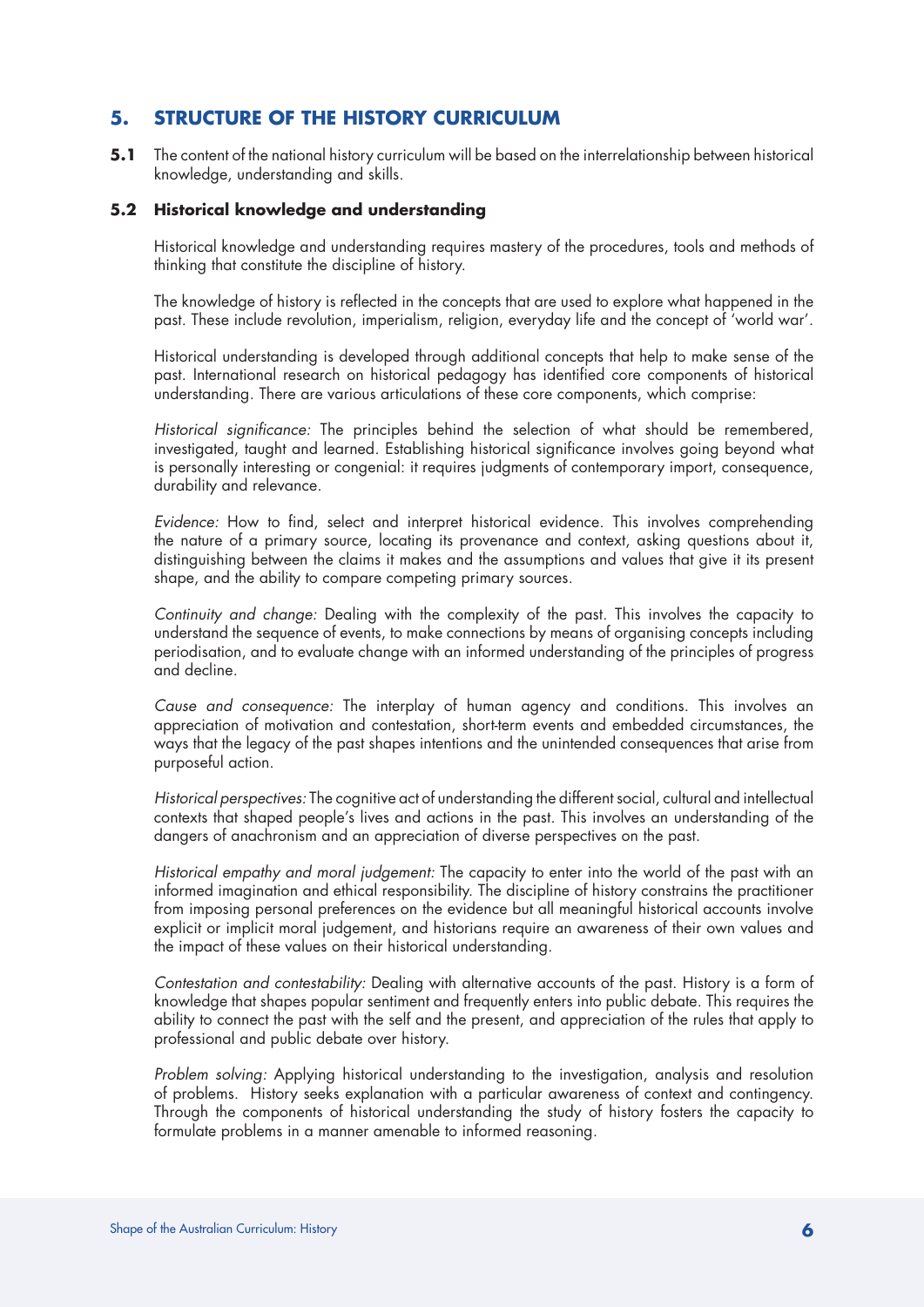## **5.3 Historical skills**

To acquire a knowledge and understanding of history, skills associated with the identification, comprehension and interpretation of sources, use of chronology, and research and communication need to be developed. The curriculum should allow for the development of skills through a process of historical inquiry.

A key aspect of inquiry in history is the study of primary and secondary sources of evidence. Students comprehend, analyse, interpret and evaluate historical sources and use the evidence provided in the sources to make informed decisions about an inquiry question. Appropriate historical inquiry questions can be framed for students at different stages of development. For example: 'What did people eat in the middle ages?'; 'How did early settlers build their houses?'; 'Why did Australia become involved in the war in Vietnam?'

Teachers describe, explain, model and monitor the process of historical inquiry so that students develop increasing initiative, self-direction and expertise. A variety of teaching and learning approaches and activities can be used, including teacher exposition, student debates, site visits, museum studies, use of historical narrative and hands-on activities such as the use and interpretation of authentic and virtual artefacts. An end result of historical inquiry should be a well-supported response to the question posed. Such a response could be in a variety of formats (ranging from historical models to essays) and of a complexity appropriate to the stage of development of the students involved.

## **5.4 History across K–12**

Although the curriculum will be developed year by year, this document provides a guideline across four year groupings:

| Years K-2:      | typically students from 5 to 8 years of age   |
|-----------------|-----------------------------------------------|
| Years 3–6:      | typically students from 8 to 12 years of age  |
| Years $7*-10$ : | typically students from 12 to 15 years of age |
| Years 11-12:    | typically students from 15 to 18 years of age |

\*Specific advice will be provided to writers on the development of the year 7 curriculum.

History curricula have traditionally moved from a student's personal and family history through to studies of the local, state or territory and national levels, with coverage in the upper year levels of some aspects of world history. This model is based on the need to build from the concrete experiences of young students towards a more abstract understanding of elements further removed in terms of both space and time for older students.

Yet modern technologies have broadened the personal experiences of many young children beyond the immediate sphere of family, home and locality. While these remain major factors of influence, they are not the only influences in young people's lives. Moreover, students come from a far wider range of backgrounds and their personal histories can often have far greater connection to the history of distant countries than that of the local area. The national history curriculum, while building from direct experience towards more abstract understanding, must ensure that learning opportunities allow for relevant national and global connections to be made to personal, family and local history across all years of schooling.

## 5.4.1 Years K–2 (typically from 5 to 8 years of age)

#### *Curriculum focus*

In the early years of schooling the curriculum should enable students to explore their own and their family's history. Through hearing the stories of other students' lives and examining artefacts such as photos and objects, students also recognise that people have different histories.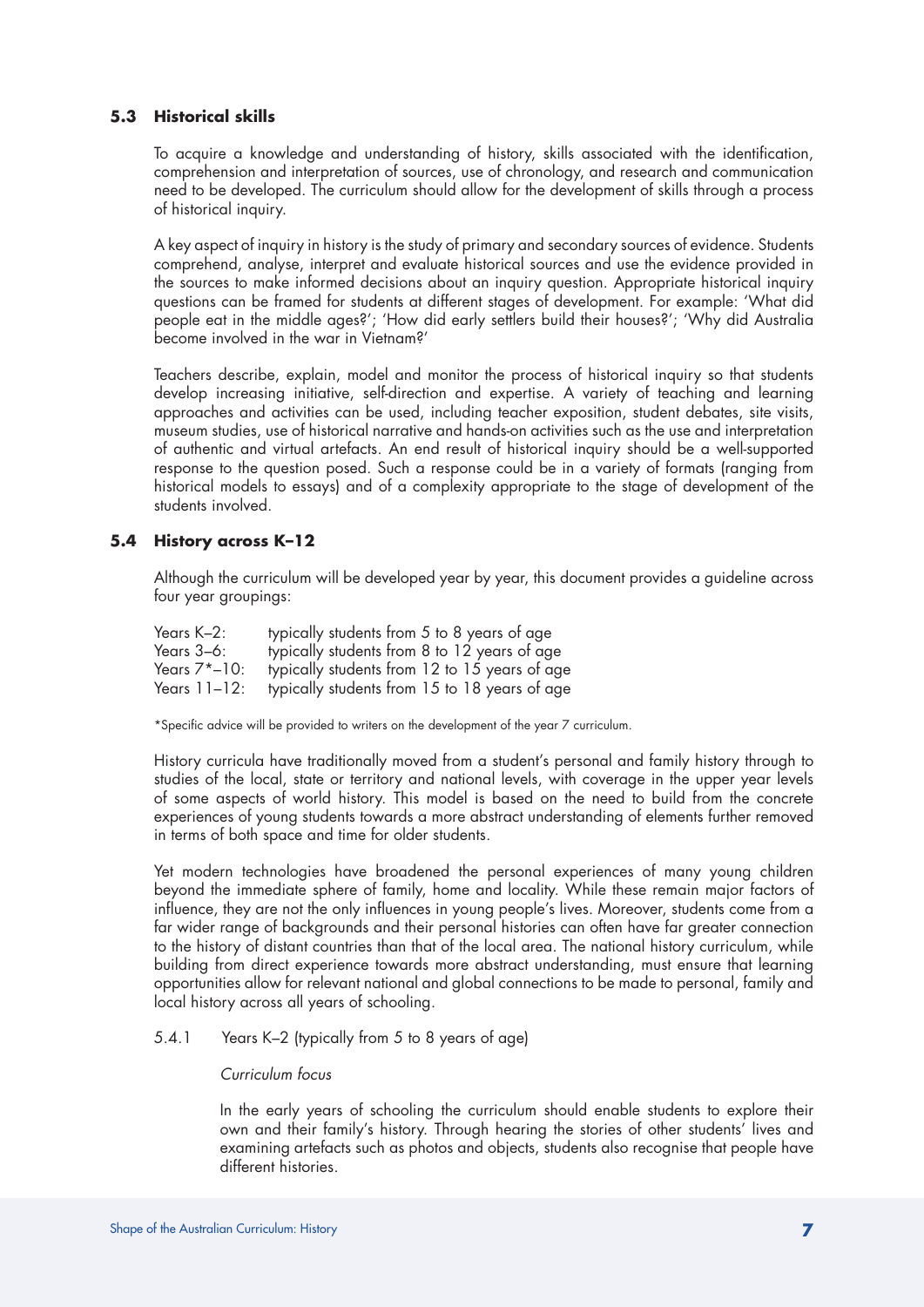Students will examine events in their lifetime and in the lifetimes of family members and place them in chronological order; they will use words and phrases that are associated with the passage of time (for example, yesterday and long ago). Students will distinguish between past and present ways of living, for example in means of transport, styles of clothing and housing and modes of communication. They may use fictional stories to provide a deeper understanding of changes over time.

5.4.2 Years 3–6 (typically from 8 to 12 years of age)

#### *Curriculum focus*

In Years 3 – 6 life in past times and places will be explored through a range of perspectives and themes. This will provide students with opportunities to gain a broad understanding of the diverse ways in which people organised, thought about and experienced their lives. The focus will be on significant periods, events, personalities and places within and beyond Australia. Students will develop knowledge and understanding about Australian history, covering pre- and post- Indigenous/European contact. Students will learn about Australia's national symbols and key historical events including colonisation, Federation and the world wars. Students will understand that Australia's past pre-dates British colonisation and can recognise and value Aboriginal and Torres Strait Islander influences on our present day society.

Through this learning, students will develop an appreciation of the legacy of the past.

Students will develop historical skills which include:

- • using common historical terms for describing time and sequencing events and developments in chronological order
- asking questions, finding relevant answers, and constructing informed responses
- • developing a basic understanding of how evidence can be used to provide historical explanations
- developing appropriate techniques of organisation and communication.

The writing process will develop a scope and sequence across Years 3 – 6 that avoids overlap and repetition and ensures a balance of breadth and depth in the development of historical knowledge, understanding and skills in the curriculum.

The curriculum will recognise the needs of non-specialist history teachers by providing sufficient clarity and detail.

The history curriculum across Years 3–6 will be developed around four focus questions:

- 1. What do we know about the past?
- 2. How did Australians live in the past?
- 3. How did people live in other places?
- 4. How has the past influenced the present?

Organisation of the curriculum around these four questions will enable students to consider local, state or territory, national and global contexts.

The initial focus will be on developing students' curiosity about historical discoveries and introducing them to a range of appropriate sources including stories, oral histories, maps and real or virtual artefacts. Family history, peoples of the local area and Australia, dreaming stories and myths and legends are all relevant contexts for this learning.

A sense of continuity and change over time will be developed through studies of local, state or territory, national and global history. Students will learn about key social, cultural, technological, political and work-related changes that have occurred. Daily life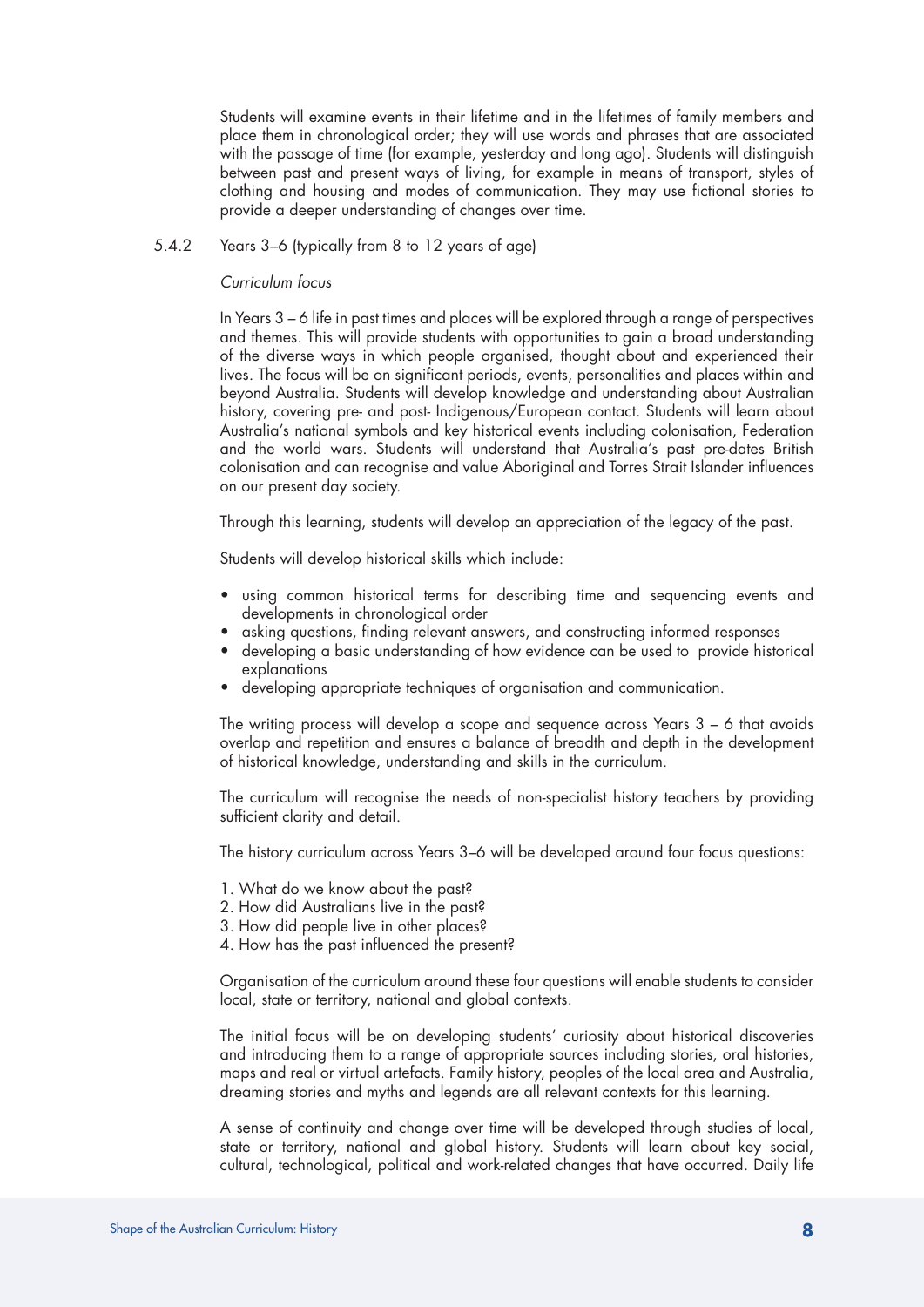in Australian pre- and post-contact times, focusing on various aspects of the lives of individuals or groups, will be a significant context. The Years 3 – 6 curriculum will also allow teachers to select contexts such as Japan, China and the European settlement of North America to develop these understandings.

Students' appreciation of difference and diversity will be developed through the study of cultures from other places. They will learn about cultural practices, social organisation, technology and human use of the environment. The Years 3 – 6 curriculum will allow teachers to select from a set of European and Asia-Pacific historical contexts and periods to develop these understandings.

Students will also consider significant events, people and developments that explain our way of life today. Students will learn about pioneers and inventors, national identity, heritage and democratic traditions. The curriculum will include early exploration, the development of Australia's system of government and key events and their commemoration including Anzac Day.

#### 5.4.3 Years 7–10 (typically from 12 to 15 years of age)

#### *Curriculum focus*

The Year 7–10 history curriculum will specify the required learning in terms of historical concepts, understandings and skills, through overviews and depth studies. Depth studies may include episodes of key significance to the period of study. Some depth studies will provide options, including comparative options and school developed options where appropriate, so that the required learning can be developed in a range of historical contexts. This will enable teachers to meet the interests and needs of their students. A depth study should incorporate interconnections and comparisons within a historical period where appropriate.

The number of depth studies and the amount of time allocated to each study will be determined according to considerations of feasibility, conceptual ability and student engagement.

Students will develop historical skills which include:

- • learning how to use, with facility, common historical terms for dealing with chronology and time-related historical concepts and continuing to acquire a sound grasp of the sequence of events
- asking and exploring inquiry questions in detail, finding relevant and comprehensive answers and providing sound explanations and conclusions for historical events
- using a wide range of different forms of evidence in providing historical explanations, recognising how these forms of evidence may vary in their value
- • developing a range of appropriate techniques of organisation and communication.

It is proposed that the history curriculum should follow a sequence:

- 1. History from the time of the earliest human communities to the end of the Ancient period (c. 60,000 BC–c. 500 AD)
- 2. History from the end of the Ancient period to the beginning of the Modern period (c. 500–1750)
- 3. The Modern World and Australia (1750–1901)
- 4. Australia in the Modern World (1901–present)

Students should have an appreciation of the major civilisations of Europe, Asia, Africa, America and Australia. They should understand Australian history within a comparative framework that embraces the Indigenous and settler components, and they should be aware of its regional and global dimensions.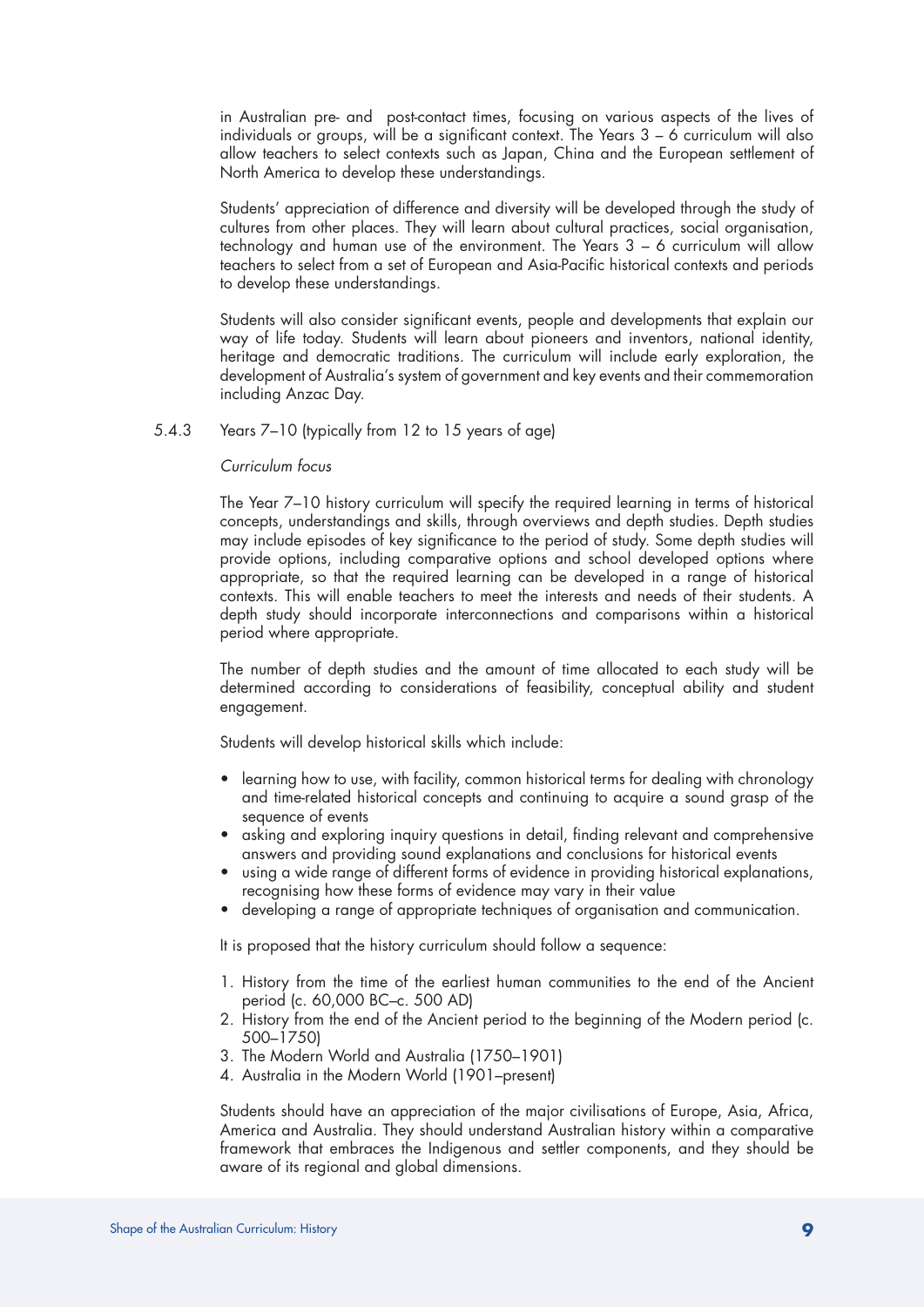Unit 1: History from the time of the earliest human communities to the end of the Ancient period (c. 60,000 BC–c. 500 AD)

This period of human history establishes the defining characteristics of civilisations. It encompasses transitions in human society from mobile hunter-gathering to agriculture and the growth of cities. It is in this period that the first identifiable individuals emerge from the historical record. This period also provides an opportunity to trace the movement of peoples across the world and to investigate the early peopling of Australia. The origins of many modern Australian institutions and practices can be traced back to the legacy of ancient civilisations, particularly Greece and Rome.

Themes to be explored in the development of depth studies include:

- movement of peoples
- human transformation of the environment
- characteristics of civilisations early forms of government, religion, society and culture
- rise and fall of large empires
- heritage
- nature of history, role and methodologies of the historian.

This unit will provide an overview of the period along with depth studies which might include: human migration out of Africa, the early peopling of Australia, Ancient Japan and Ancient Greece.

Unit 2: History from the end of the Ancient period to the beginning of the Modern period (c. 500–1750)

This span of human history was marked by significant change and continuity in major world civilisations; it was the period when the modern world began to take shape, through expanding horizons and increasing differentiation of societies. Through an investigation of civilisations, world exploration and events students develop an understanding of their significance for modern times.

Themes to be explored in the development of depth studies include:

- relationships between religion, rulers and people
- social structure
- health and disease
- scientific and technological change
- impact of beliefs and values
- cultural contact and conflict
- exploration and imperialism.

This unit will provide an overview of the period along with depth studies which might include: life in Medieval Europe, the Crusades, Marco Polo, Elizabeth I, the Aztecs, the scientific revolution in Europe compared with technological advances in China and the extension of European empires.

Unit 3: The Modern World and Australia (1750–1901)

The transformation of the 'Old World' and the creation of 'New World' settler societies such as Australia define this era. The time period provides an opportunity for students to gain an understanding of Asian-European relations including the European discovery and settlement of Australia and the responses of Indigenous peoples. Students will gain an appreciation of the consequences, intended and unintended, that arose from the various actions that occurred.

Themes to be explored in the development of depth studies include: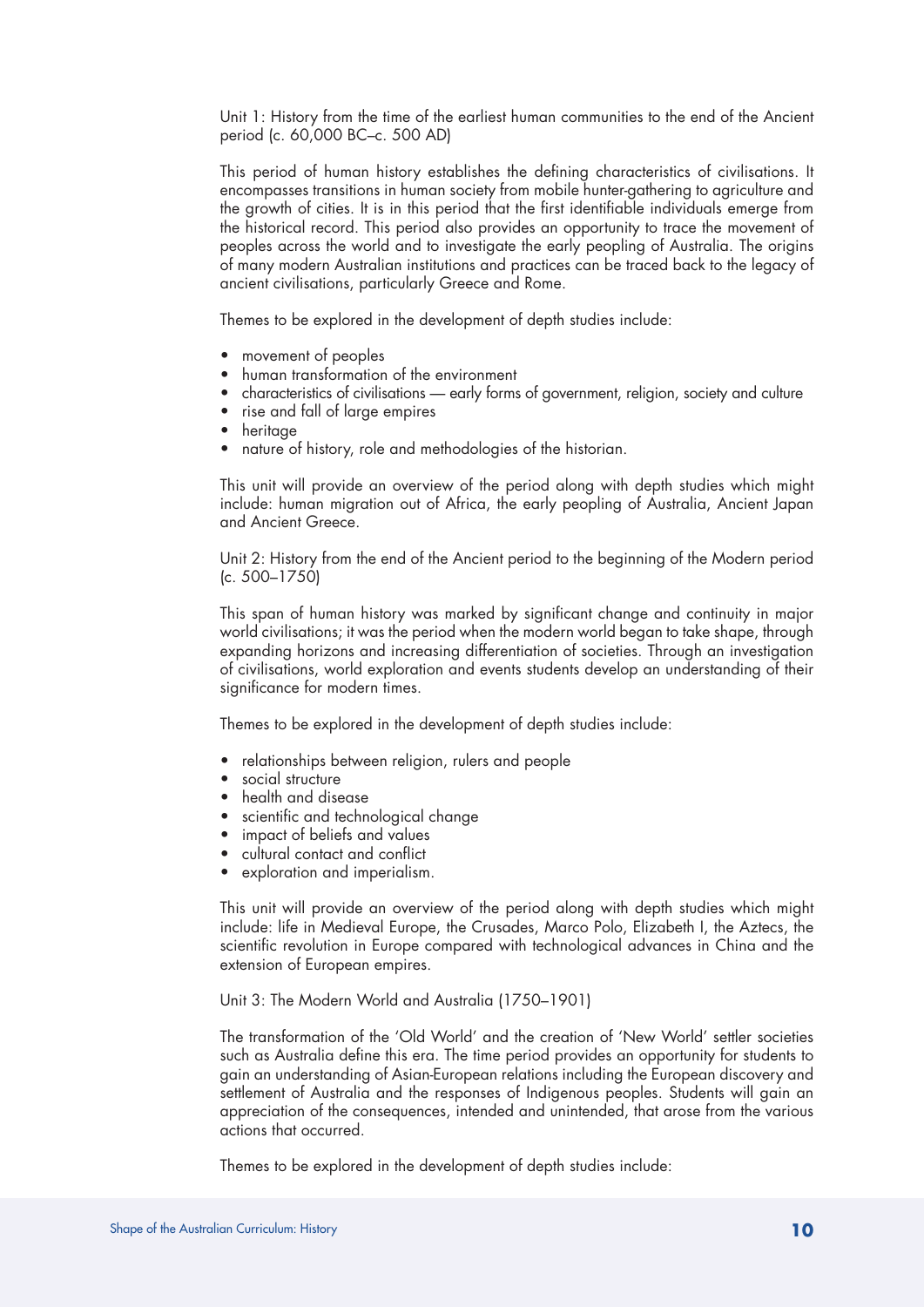- forced and voluntary movement of people
- Indigenous-settler relations
- early impact of industrialisation
- social, economic, political and cultural development
- revolution and reform
- nationalism and federation.

This unit will provide an overview of the period along with depth studies which might include: the slave trade, the impact of industrialisation, European settlement of Australia and the American Civil War.

Through direct and comparative study, Australian history will occupy approximately 40 per cent of this unit.

Unit 4: Australia in the Modern World (1901–present)

The twentieth century was an important period in Australia's social, economic, political and cultural development. The transformation of the modern world through conflict and cooperation provides a necessary context for understanding Australia's development and Australia's place within the Asia-Pacific region. Of particular significance is the increasing recognition of the rights of Australia's Indigenous peoples and the search for reconciliation.

Themes to be explored in the development of depth studies include:

- global conflict and collective peace
- migration and nation building
- mass communication and popular culture
- dictatorship and democracy
- rights and freedoms
- decolonisation and globalisation
- active citizenship.

This unit will provide an overview of the period along with depth studies which might include: Australia's involvement in World War I, post-war migration to Australia, the civil rights movement in the United States or apartheid in South Africa compared with Indigenous rights in Australia, the Cold War and the fall of the Berlin Wall, the influence of globalised American culture on Australia and elsewhere, decolonisation of the Asia-Pacific and the growth of environmentalism.

Through direct and comparative study, Australian history will occupy approximately 60 per cent of this unit.

5.4.4 Years 11–12 (typically from 15 to 18 years of age)

#### *Curriculum focus*

It is recognised that the transition to senior secondary studies occurs at Year 11 in some jurisdictions, and Year 10 in others.

Senior secondary students exercise a choice of subjects, so not all of them will be enrolled in history; but it is to be hoped that the majority will continue with history. History at the senior secondary level typically includes a choice of more specialised courses that are studied in greater depth.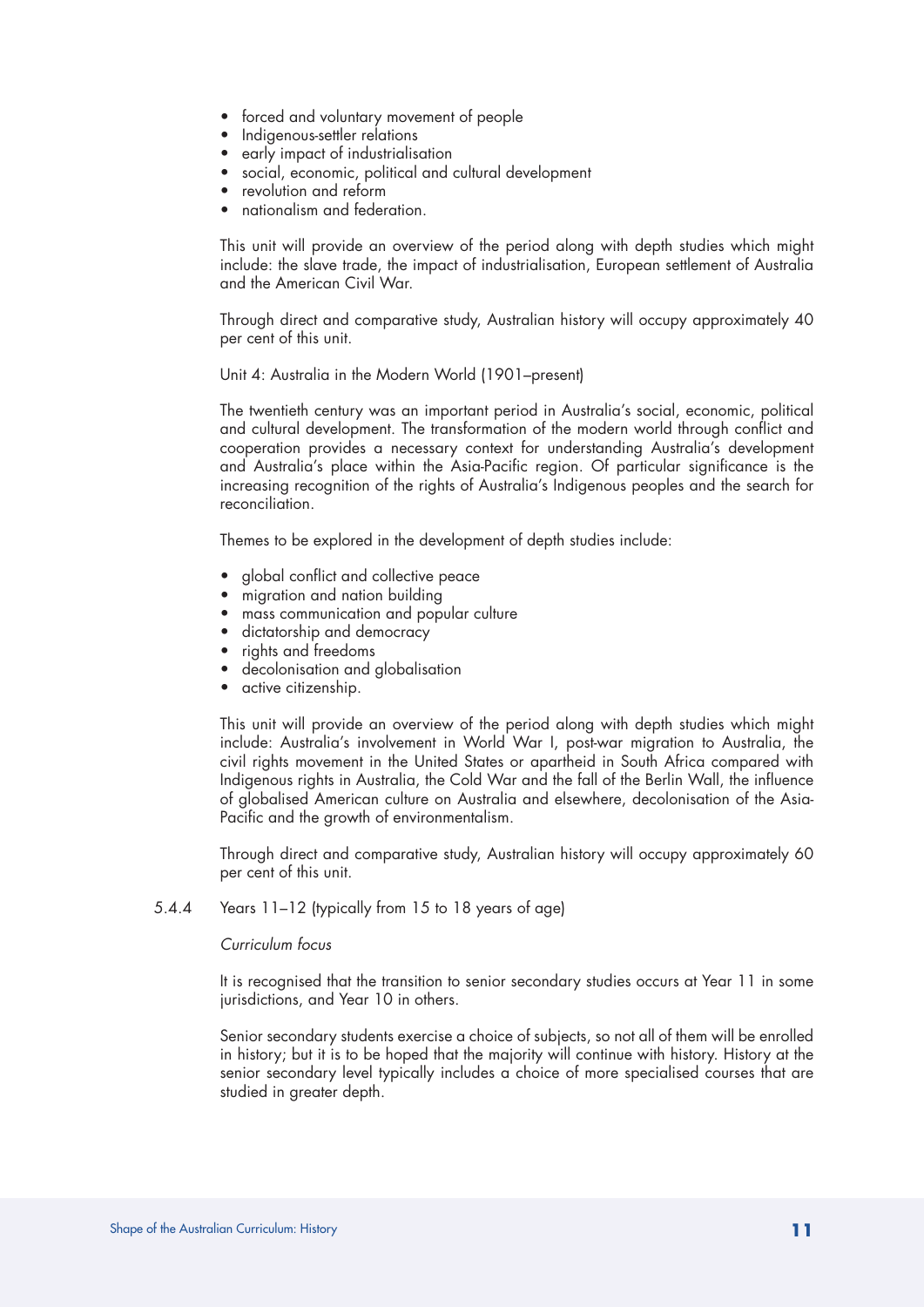In the first phase of the national history curriculum it is proposed to develop two courses, Ancient History and Modern History. Other senior secondary courses might continue to be offered by individual jurisdictions.

There will be further advice for writers about the nature of the curriculum in the senior secondary years and key considerations in the development of the curriculum.

# **6. CONSIDERATIONS**

#### **6.1 Incorporating a futures orientation**

In the *Melbourne Declaration on Educational Goals for Young Australians*, the ministers note that 'Global integration and international mobility' have heightened the need 'to nurture an appreciation of and respect for social, cultural and religious diversity, and a sense of global citizenship'. The new declaration observes that the growing importance of India, China and other Asia-Pacific nations sparks the need for Australians to become 'Asia literate', as well as the need for greater environmental awareness, information and communication technology (ICT) skills and the augmented importance of educational attainment.

A futures orientation focused on globalisation, the rise of the knowledge economy, the importance of sustainability, the rich diversity of the Australian people and their distinctive position within the Asia-Pacific region make an informed historical understanding all the more important. One reason for teaching history is to foster the capacity to respond to these influences in an intelligent and informed manner so that their full potential for enriching experience is realised.

To equip students to operate in the world in which they will live, they need to understand world history. History should have a broad and comprehensive foundation from which its implications for Australia can be grasped. It is only from such a foundation that the longevity and richness of Indigenous history will be appreciated; that the dimensions of our migrant experience and cultural diversity will be intelligible; that our relations with the Asian region will be comprehended; that the ecological limits of our current practices will be seen in their historical context; and the distinctive as well as the shared and derivative character of our past will be revealed.

Australian history will retain an important place in a national history curriculum. We fail students — both those who have arrived recently and those with many earlier generations in this country — if we deny them a familiarity with the national story, so that they can appreciate its values and binding traditions. We fail them also if we do not foster the skills of historical understanding that equip them, by the end of their studies, to take an active part in the debates over the legacy of the past, to understand and make use of new sources of information, to distinguish the unimportant from the important, to find truth and meaning in history and contribute to democratic discussion of national issues.

## **6.2 Equity and opportunity**

The national history curriculum will provide flexibility and choice for teachers. The factors that influence this choice include school and community contexts, local history learning opportunities, contemporary and local issues and available learning resources.

The curriculum should allow for differences in interests, capabilities and future pathways of students. Through the identification of a common base of historical learning that engages every student though to Year 10, the national curriculum will enable students to make informed decisions about pursuing further study in history. Students will also have the skills to extend their learning after school, with the capacity to acquire new information and the confidence to do so.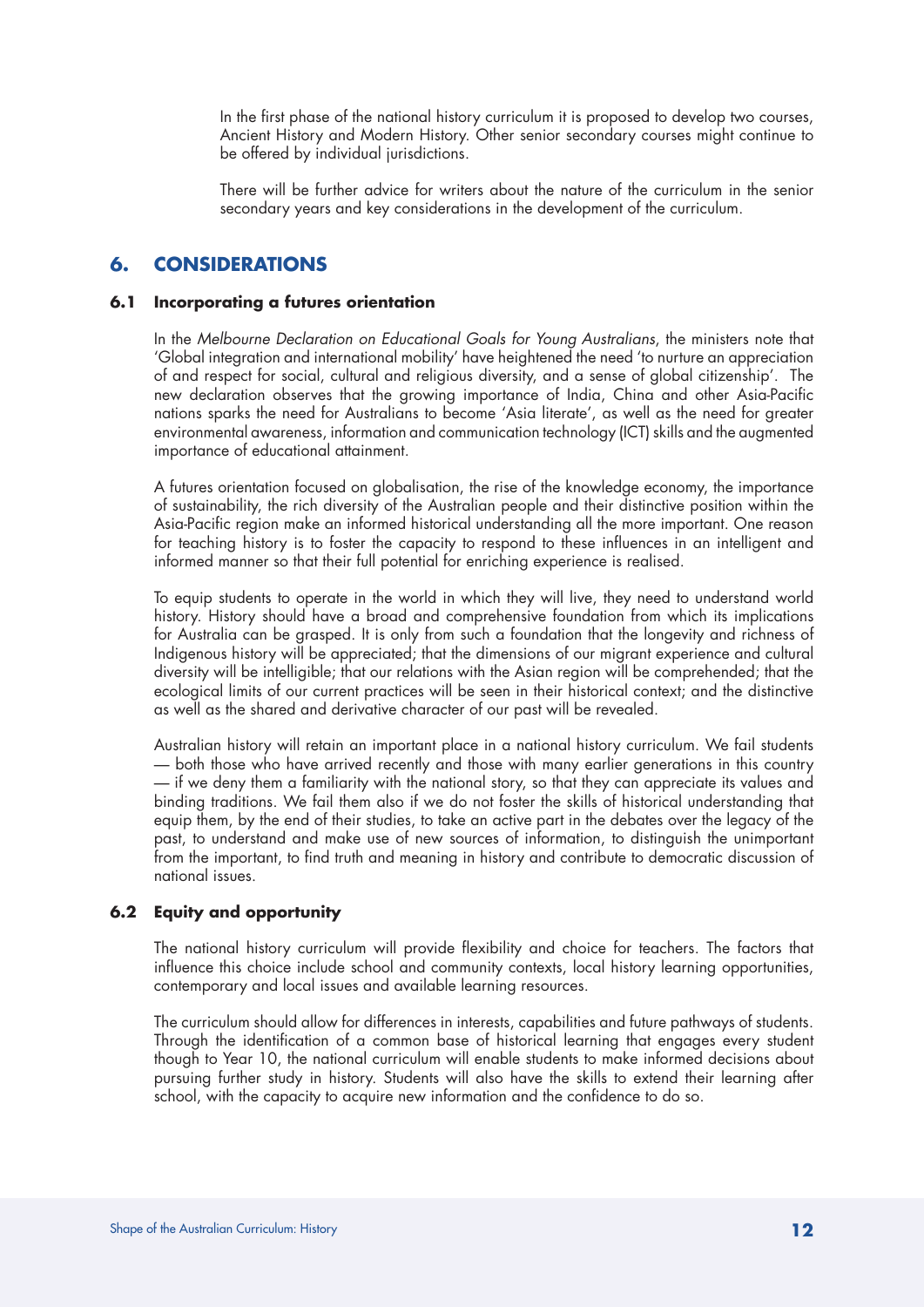The national history curriculum will provide opportunities for students to develop an understanding of aspects of Australia's Indigenous histories and cultures. It will include opportunities to describe ideas developed by Indigenous peoples to explain the world around them and analyse reasons why Indigenous peoples may have different views in relation to history.

## **6.3 Connections to other learning areas**

The learning acquired by students in history contributes to learning in other areas. The curriculum for each area will identify where there are links or opportunities to build cross curriculum learning.

With the integrated approach to history favoured in primary schools, teaching times dedicated to English, mathematics, science, languages, the arts, geography, civics and citizenship and other learning areas can incorporate relevant elements of history. Equally, secondary teachers can enhance learning in these areas.

The successful balancing of competing curriculum demands and the need to provide adequate time for students to fully develop historical understanding as well as to develop understanding in crosscurriculum areas requires that such connections be made explicitly. This should be done in a way that does not displace the fundamental importance of historical content and historical understanding, but enhances them. The connections should arise naturally out of the history curriculum.

## 6.3.1 English

Strong connections exist between English and history, and literacy is deeply embedded in historical understanding. Through the study of history students learn how to find information, how to read texts with critical discernment and how to create their own texts that present the results of historical understanding clearly and logically. These skills should be developed across a range of textual genres and formats, including art, photography, film, music, fiction and multimedia. With a growing range of multimodal texts in the areas of film and ICT, students should also develop the capacity to use such texts to undertake and present research that demonstrates historical understanding.

From Edward Gibbon to Geoffrey Blainey, writers of history provide models of literary distinction that engage students and enhance their appreciation of prose. Students should be exposed to secondary sources that exemplify these qualities, and opportunities should be taken to include such nonfiction texts in the English curriculum.

## 6.3.2 Mathematics

Much of the evidence and reasoning in historical understanding is quantitative: chronology, demography, economic activity, and changes in the size and reach of institutions. All of these call for an appreciation of numerical scale and proportion. Complementary disciplines of history such as archaeology, and its use of carbon dating, call for mathematical skills.

## 6.3.3 Science

A knowledge and understanding of history provides a useful context for student learning in science. The history of invention and discovery provides students with an awareness of the pace of scientific and technological development over time and its implications for the future. An understanding of the past provides opportunities to engage in an informed manner in present debates about, for example, the ethical use of nuclear technology (Hiroshima), chemical and biological agents (WWI) and the scientific study of human remains (Pompeii and Herculaneum). The study of sources of evidence and the conservation of historical sites and materials broadens student understanding of the various applications of science.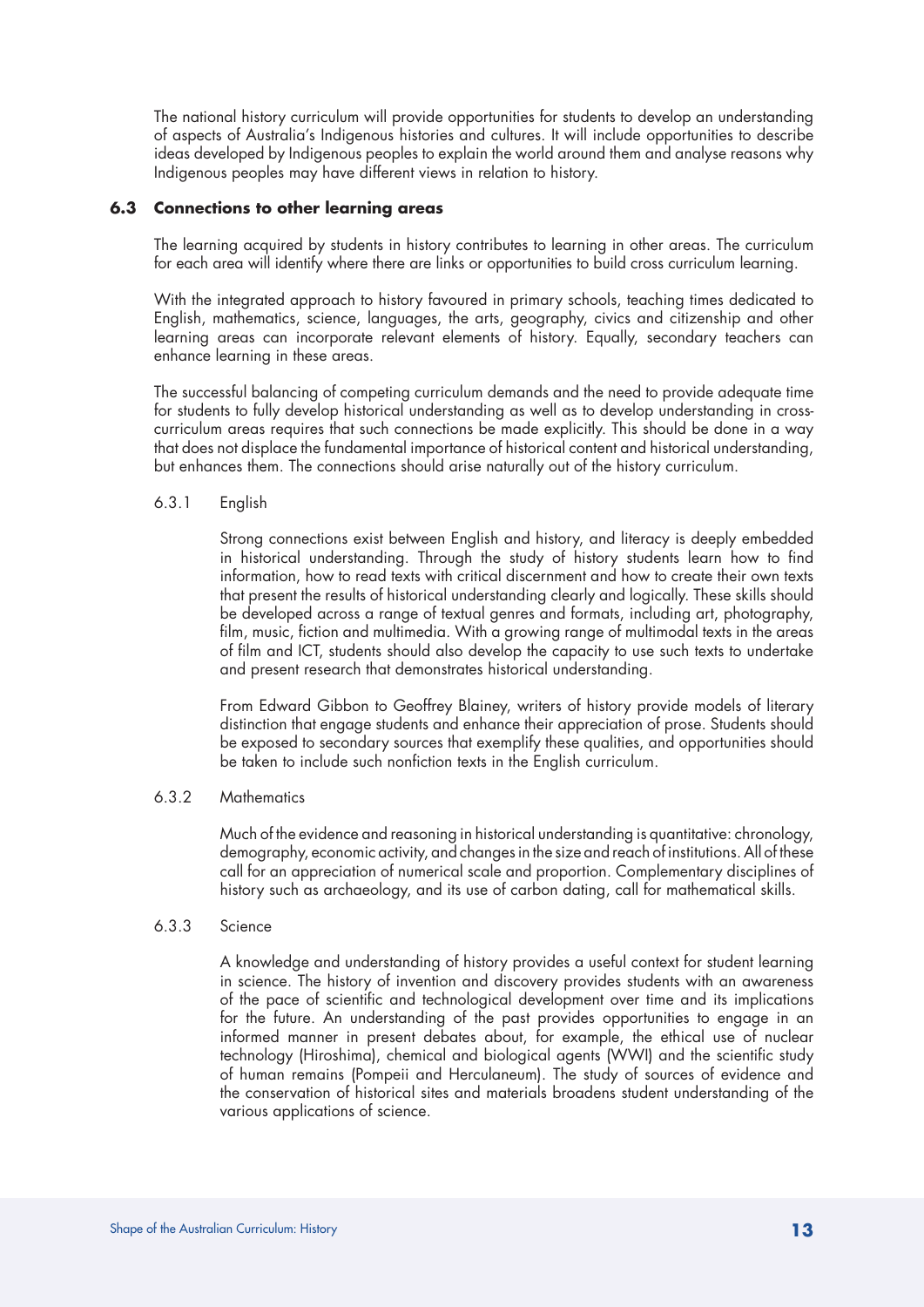## 6.3.4 Civics and citizenship education

The teaching of civics is commonly linked with history. It allows students to follow the emergence of key principles of citizenship, the arguments they engendered, the changing institutional forms of government and civil society, and the circumstances in which they have flourished or failed. The skills of historical understanding equip students to make informed and morally responsible judgments.

The national history curriculum will include some of the skills, knowledge, understandings and capacities in civics and citizenship specified in the 2006 national Statements of Learning for Civics and Citizenship, particularly in relation to historical perspectives.

## 6.3.5 Languages

The national history curriculum is concerned with a large number of non-English-speaking societies, and provides opportunities to draw on materials in Languages Other Than English (LOTE). Language study is enriched by an appreciation of history, literature and culture. By providing substantial opportunities to study Asian history, the curriculum also supports the National Statement for Engaging Young Australians with Asia in Australian Schools agreed upon by all Australian ministers of education in 2006.

## 6.3.6 The Arts

Historical understanding enhances student appreciation of the arts and, in turn, can be enhanced by drawing on a wide range of artistic forms and considering them in their historical context.

## 6.3.7 Geography

The discipline of history has always had a close relationship with geography, and world history is dependent upon geographical knowledge. The national history curriculum should make use of historical atlases, including those that are enhanced with digital capacity, and it should ensure that students develop and employ skills of mapping and map interpretation. The curriculum will draw on geographical knowledge to enhance understanding of the past, particularly in relation to human use of the environment.

## **6.4 Role of digital technologies**

An important consideration in the structuring of the curriculum is to embed digital technologies so that they are not seen as optional tools. There should also be recognition that the digital technologies available to enhance learning are rapidly changing.

Students and teachers have access to a growing range of online information critical for historical analysis and understanding These include digitised online materials such as historical documents, books, newspapers, images and items from museum collections, as well as other online resources including databases, reference works (such as dictionaries of biography), and indexes to library holdings.

A range of computer applications provide new and less linear ways of thinking about, interpreting and representing data. These include new ways for capturing oral history, such as digital audiovisual recording, and tools for the creation of online timelines and graphic organisers. A range of other programs and applications for data collection and management enhance opportunities for gathering, interpreting and presenting historical material. ICT tools such as wikis and blogs have the potential to enhance students' analytical thinking capabilities in their study of history.

The new curriculum should use and build upon resources such as online learning objects to provide support in navigating the ever-increasing amount of online materials available for historical inquiry.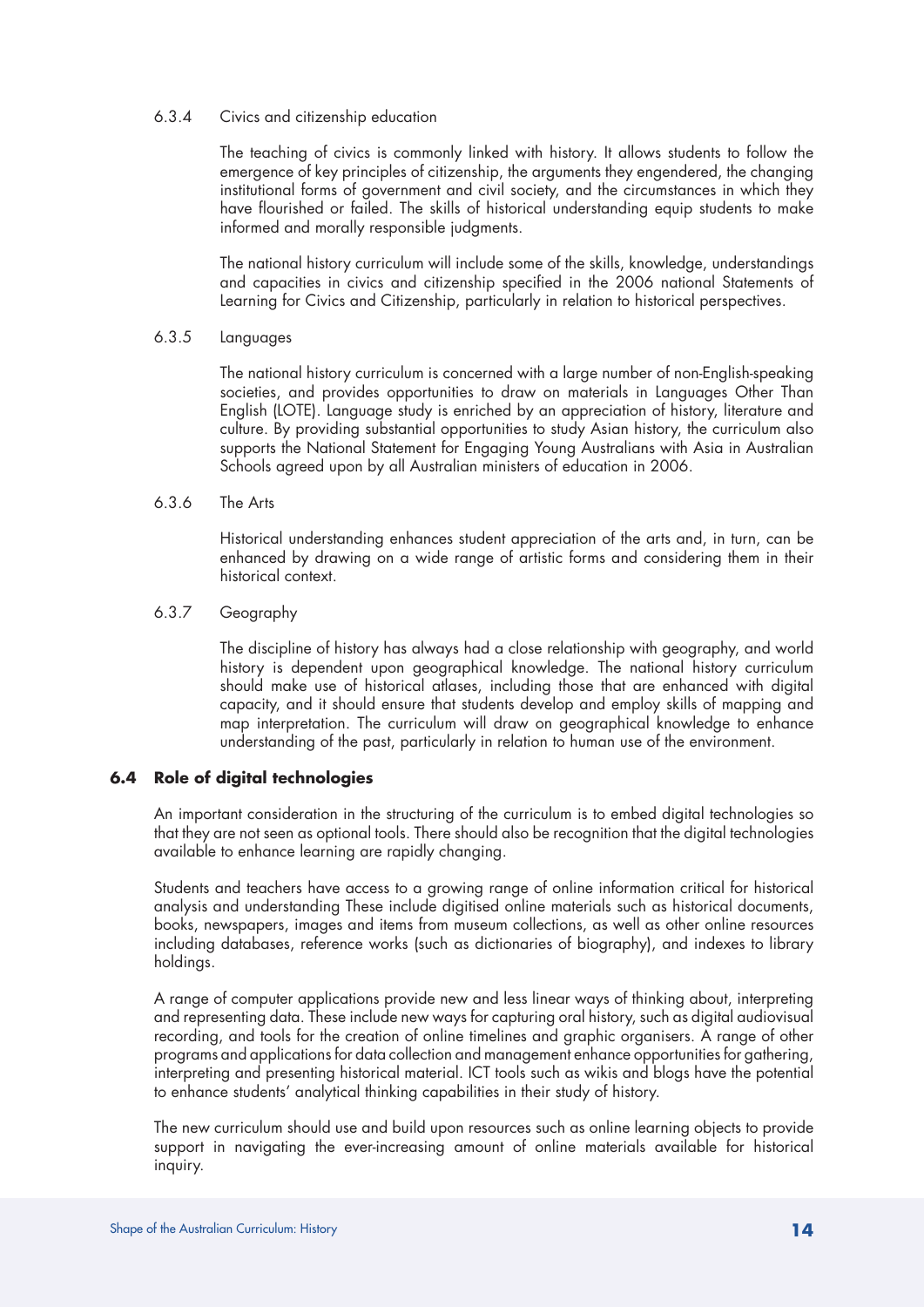## **6.5 Clarity of the curriculum**

The curriculum should be substantial and flexible. It should be sufficiently rich and descriptive to guide teachers with limited experience, but avoid excessive prescription that would hamper experienced teachers from exercising their skills. The curriculum document should be expressed clearly in terms that are accessible to a new teacher, while allowing all teachers to enhance it with their interests and expertise.

## **6.6 Breadth and depth of study**

Learning about the past requires sustained attention to key concepts and skills, which in turn are grounded in specific bodies of substantive historical knowledge. Careful curriculum design will manage the extent of substantive knowledge to ensure there is adequate scope for concurrent development of historical understanding and the skills of historical inquiry.

The curriculum should provide for a sequence of learning, building on and consolidating earlier studies, but avoid excessive repetition — for a consistent complaint of students in history, especially Australian history, is that they repeatedly cover the same ground.

## **6.7 The nature of the learner (K–12)**

In developing the curriculum (both content and achievement standards) consideration must be given to the unique characteristics of learners across the years of schooling. These characteristics influence curriculum decisions about how and when particular content is best introduced and consolidated.

## **6.8 General capabilities**

Skills and understanding related to numeracy, literacy and ICT need to be further developed and used in all learning areas, as do thinking skills and creativity. In addition, there are other general capabilities like self-management, teamwork, intercultural understandings, ethical awareness, and social competence which will be represented in each learning area in ways appropriate to that area.

## **6.9 Cross curriculum perspectives**

There are other cross-curriculum matters related to Indigenous education, sustainability and Australia's links with Asia that can be thought of as perspectives rather than capabilities. Each of these perspectives will be represented in learning areas in ways appropriate to that area. The curriculum documents will be explicit on how the perspectives are dealt with in each learning area and how links can be made between learning areas.